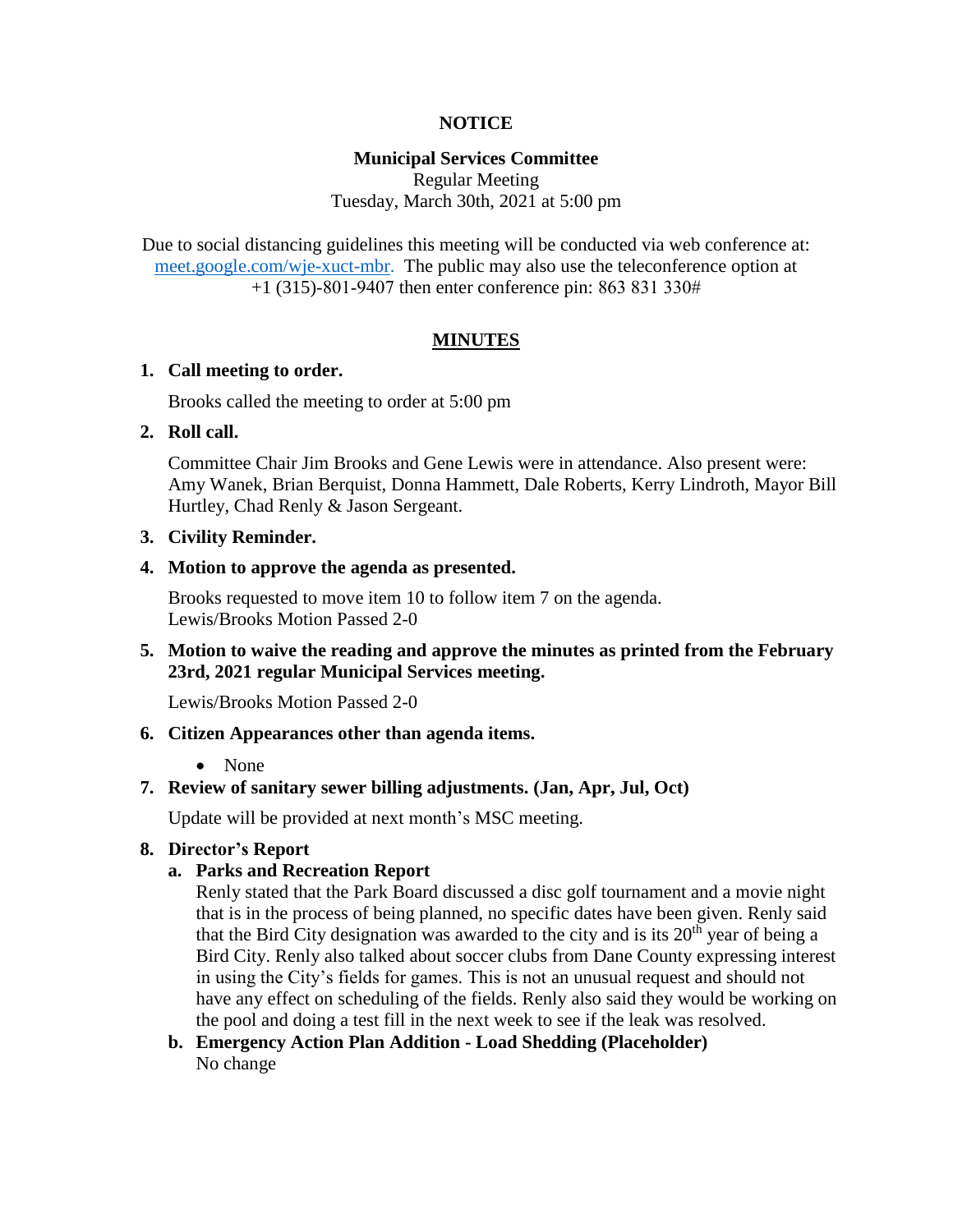### **c. Water Rate Case**

Renly said that he had not heard back from Johnson Block since their last virtual meeting. Brooks recommend that Renly reach out to them to see where they were at and what steps needed to be completed next.

## **d. AMI Project (Placeholder)**

# **(1) Current AMI count remaining- Elec: 0 Water: 275**

# **(a) Meter Replacement Letters**

Renly wanted to know how the Committee felt about sending letters out for water meter replacement appointments again as more residents and staff become vaccinated. The Committee felt that sending letters out would be a good idea and to provide residents with three different timing options to schedule their AMI replacements.

### **e. Lake Leota Dam Repair Update (Placeholder)**

## **•** Sound Testing

Renly said that the sound testing was completed and that some additional areas of damage were discovered that were hollow in sound behind prior years of repair. It's currently uncertain what the cost estimate will be with these new areas as they are still working on dialing in the final numbers. Renly stated that there is a chance that the estimate may exceed the original \$300,000 estimate. Renly wanted to know how the Committee would like to proceed if the numbers came back higher due to the new information. Renly stated that as of right now the options would be to come up with the additional funds or back out of the current approved grant and re-apply next year but with no guarantee of future approval. Lewis stated that he would rather see the dam repaired than chance losing out on the funds that we currently have guaranteed. Brooks asked how the additional expense would be paid for. Renly said his thought would be to split the current creek wall project into two projects and use part of those funds to pay for any additional work that is required. The Committee agreed that coming up with funds from the creek's walls would be an appropriate funding source if required. Renly will work with Kendall on obtaining numbers for splitting the cost of those areas.

## **f. West Side Park Progress (Placeholder)**

Mayor Hurtley stated that the City received 10 bids for the park RFQ. More information will be coming soon about how we will proceed in the selection process.

## **g. Bridge Inspection Update**

Renly reported that the bridge inspections were completed. There were several comments made but staff had already resolved most of them. The two remaining items will need to wait for when the asphalt plants are open and when we hire out for chip sealing. Once those last two items are completed the DOT records will be updated to show them as completed.

## **h. Municipal Services building expansion progress report.**

## **Bonding Requirements**

Renly stated that this topic is no longer an issue based on comments from Mark Kopp. The requirements for bid bonds were kept in the specifications as an added protection for the City. Renly's initial concern was that it may dissuade some contractors from bidding.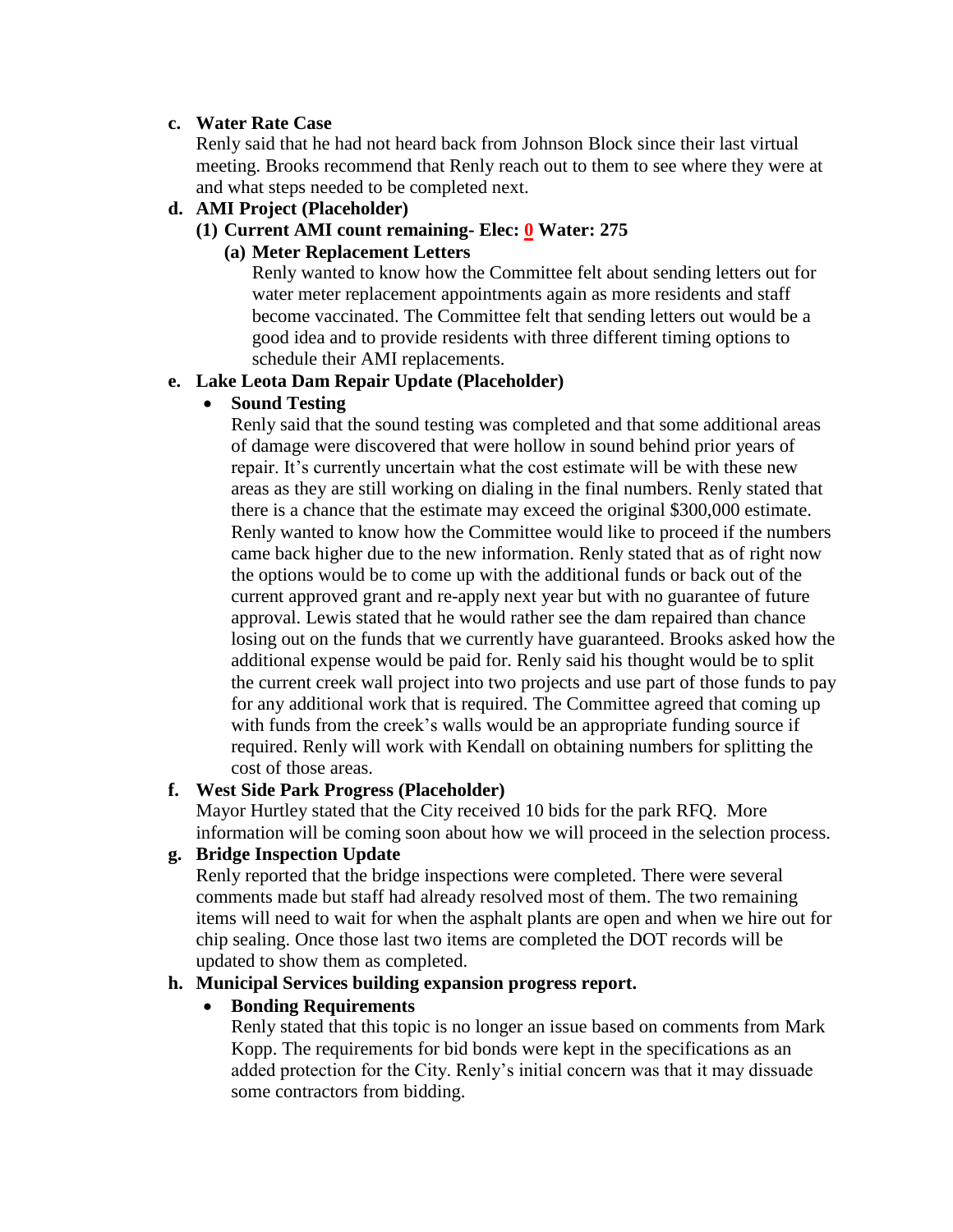# **Current Schedule**

Renly reported that the schedule is currently as follows: First ad March 31st Second ad April  $14<sup>th</sup>$ Bid opening April 21st May  $11<sup>th</sup>$  Council approval if needed May  $24<sup>th</sup>$  Possible start of construction.

# **Cost & Material Availability Update**

Renly stated that due to the shortage and the high cost of steel an additional alternate bid was placed to extend the deadline of the project into next year. The goal is to see if this would help reduce overall costs. Overall, there will be 3 alternate bids. 1. Deduction of the wash bay equipment. 2. Deduction of the overhead crane. 3. Extension of the substantial construction completion date to 2022.

## **i. 5G Installation – Update**

 **Motion to recommend that Common Council approve the Pole Attachment Agreement**

Brooks made the motion to approve with the conditions that section 4.2 of the agreement be changed to refer to the fee schedule instead of listing a specific fee. Brooks/Lewis 2-0 Motion Passed

 **Discussion and Motion to recommend that Common Council approve the Pole Attachment Fee Resolution**

Renly stated that the current average fee for pole attachments in surrounding communities was \$14 per pole per year. Brooks stated that other states to the south the fee can be in excess of \$21 per pole per year. Brooks made the motion to recommend the fee be \$14 per pole per year.

Brooks/Lewis 2-0 Motion Passed

## **j. Dog Park – Update / Cost Increase**

Renly began by saying the original estimates that had been given were below the existing budgeted dollar amount to account for inflation as well as several tree plantings. Since last year the cost of steel has risen 200% resulting in an increase of several thousand dollars. This increase has put the dog park overbudget by approximately \$1,900 without the addition of any trees or other vegetation. Renly said that he is also currently working on dog park rules and will be presenting them at the next Park Board meeting. Mayor Hurtley suggested creating a permit for people that wanted to use the dog park. The Committee suggested that fee should be between \$5 & \$10 and can be purchased along with the dog license that is already required. The Committee agreed that a \$10 charge per year would not be out of the question and should take the information to Park Board for more discussion.

## **k. Equipment Purchase Cost Change – Skylift**

Renly said that when he had begun the begun the budget process last year Kerry was working on getting number for the Skylift which originally came back at approximately \$140,000. Renly stated that he had \$150,000 budgeted for this fiscal year to include expected inflation to the next year. When Kerry had gone back this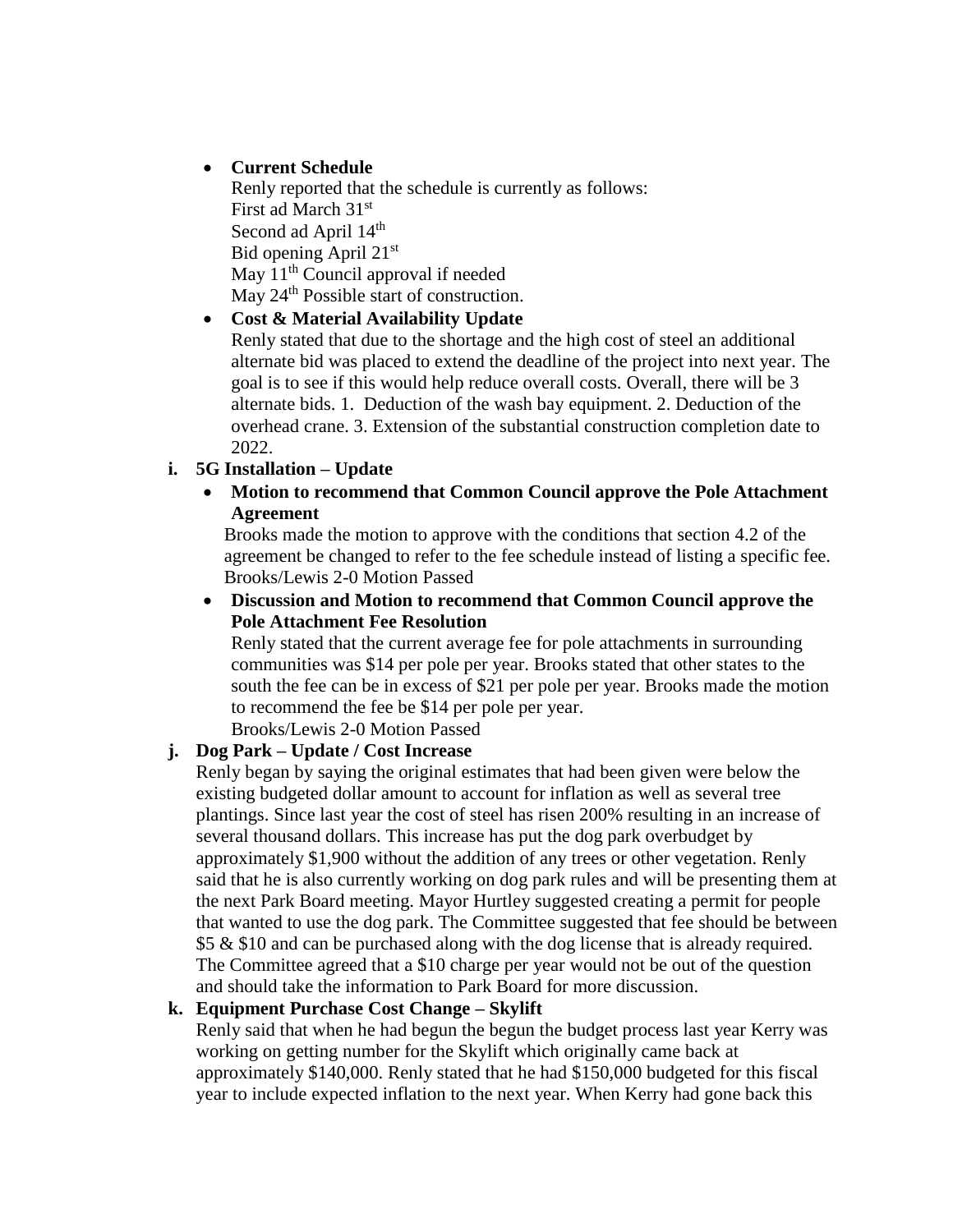year the estimate came back at \$191,741. Renly asked them to provide an explanation of such a large difference in cost. The company came back and said they were unsure of what had happened in the original quote but it was not accurate at the time it was originally created. Renly said that the company has offered to take \$150,000 in payment for this year and invoice the remaining balance in FY 2022 when additional funds could be made available. Brooks and Lewis stated that they would like to see if there is anything that the City would be able to do to hold the company to the original quote. Brooks suggested to Renly that he discuss this situation with Mark Kopp to see if there would be any direction that we could take. Renly will provide an update at next month's Committee meeting.

### **9. City Engineer Report**

### **a. Sub-division / Development Update**

Berquist mentioned that things are moving along. Renly said that he had received a call from Bill Albright and discussed the  $7<sup>th</sup>$  St connection with Porter Rd and would be constructing that connection this spring/summer. The Committee discussed the Porter Rd extension going to the Ranch View Development. Brooks asked if the township was going to be chipping in funds for that section of Road. Mayor Hurtley stated that he would be talking with the township regarding that project. Berquist mentioned that the existing right of way is 80' and is currently constructed off center and the first home to the south of Porter as you leave town heading west is built right on the edge of the existing right of way. More planning and coordination will need to be done for this section of roadway.

### **b. Inflow and Infiltration Study (Placeholder)**

Berquist stated that we have not had an adequate rainfall to conduct the study.

### **c. Roadway construction & other project updates. (Placeholder)**

### **First & Second St Projects**

Currently the projected start date for the street projects will be May 1<sup>st</sup>. Assessment hearings and public information meeting for both the street projects as well as the sidewalk projects will be on April  $13<sup>th</sup>$ .

**6 th & Badger Roundabout**

# **Sidewalks**

Berquist reported that the work on the Sidewalks for Madison, Maple  $\&$  the 6<sup>th</sup> St round-a-bout would be starting around April 19<sup>th</sup>.

### **10. Administrative Staff's Report \*\*\* Discussed after item 7\*\*\***

### **a. Non-Collectable Utility Accounts Review (Placeholder)**

Hammett talked about the DPA mailers that will be sent out to customers on April  $1<sup>st</sup>$ . Hammett stated that there are currently 186 accounts past due. Hammett also mentioned that the temporary changes made last month in the tariff did not require the PSC's approval.

 **Motion to approve the outstanding electric account write-offs in the amount of \$3,601.73**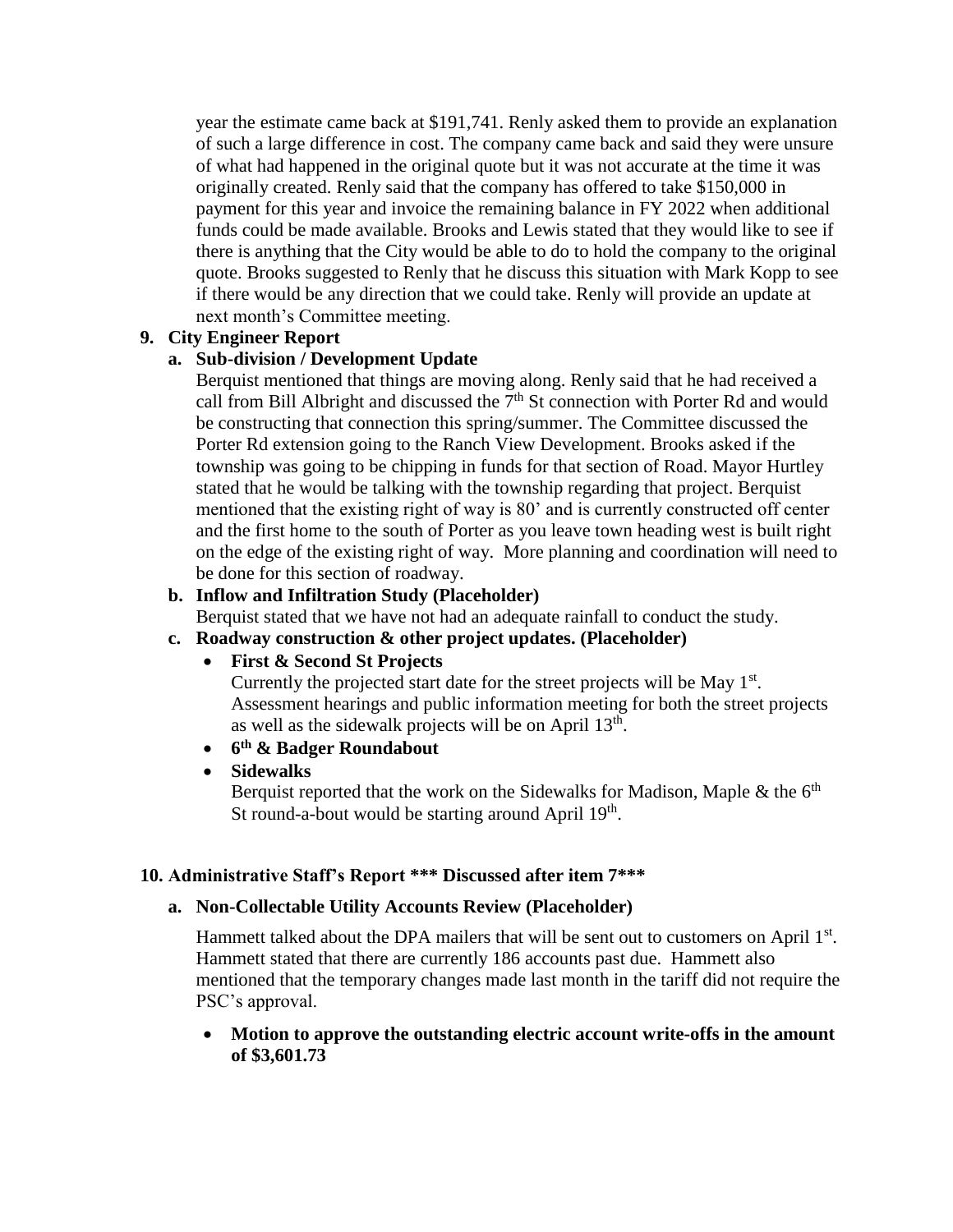Hammett said that these accounts were either outside of our ability to place onto tax roll and/or we did not have the required information to send the accounts to State Collections. Brooks/Lewis 2-0 Motion Passed

### **11. WPPI**

### **a. Amy Wanek – ESR Report**

**b. Motion to recommend that Common Council adopts the changes to the tariff for the Choose Renewable Program.**

This will be an adjustment to our existing tariff that WPPI will be filing with the PSC on behalf of all of communities that choose to continue participation. The cost of a block of renewable energy which is currently 300 KWh for \$3 will decrease to \$2 per block as renewable energy is becoming more common. Currently we have 115 customers that purchase these blocks. Customers will also have the option to purchase smaller blocks if they purchase 20 or more. This change would be an extension of what we currently offer but will adjust the cost of blocks and how customers are able to purchase them.

Brooks/Lewis 2-0 Motion Passed.

### **c. New Loads – NLMP (New Load Market Pricing) tariff change**

We currently have 0 customers that are being serviced under the NLMP Tariff. This is used for specific large new commercial or industrial customers. The only change that will be taking place under this tariff are the minimum limits of energy being used to qualify for NLMP which will go down from 500 KWh to 400 KWh. Brooks stated that this change is for informational purposes and does not require a vote.

## **d. Discussion and possible motion for Customer Services & Branding Funds for EV Charger Rebates.**

Wanek said that the City currently participates in an EV charger rebate program that is refunded to the customer. Currently those rebates are paid for by both WPPI & the City at 50% each. We recently had a customer place one in his home and applied for the rebate. Symdon Chevrolet is also looking into placing an EV charging stating at their facility and is looking at this rebate as well. For level 2 chargers the total rebate is \$500 and for level 3 chargers the rebate is \$1,000. Renly said that when the rebate came in, we did not have a specific fund line that would cover those cost. Renly said that he had asked Wanek to look into how other communities were paying for these. Wanek's said that several other communities were using their Customer Service & Branding community funds from WPPI to cover those costs. The Committee agreed that this expense would fit that source of funding and put a limit on the fund not to exceed \$5,000.

Brooks/Lewis 2-0 Motion Passed with cap of \$5,000

### **e. W&L Sponsorships / Donations discussion and possible motion to approve the amounts for the following areas:**

### **Baseball**

Amount undetermined as it was not known how much a specific sponsorship cost. Brooks made the comment to speak with large power users and see if there is interest in partnering with them for sponsorships. Renly will check with Leah Hurtley for the cost of a sponsorship.